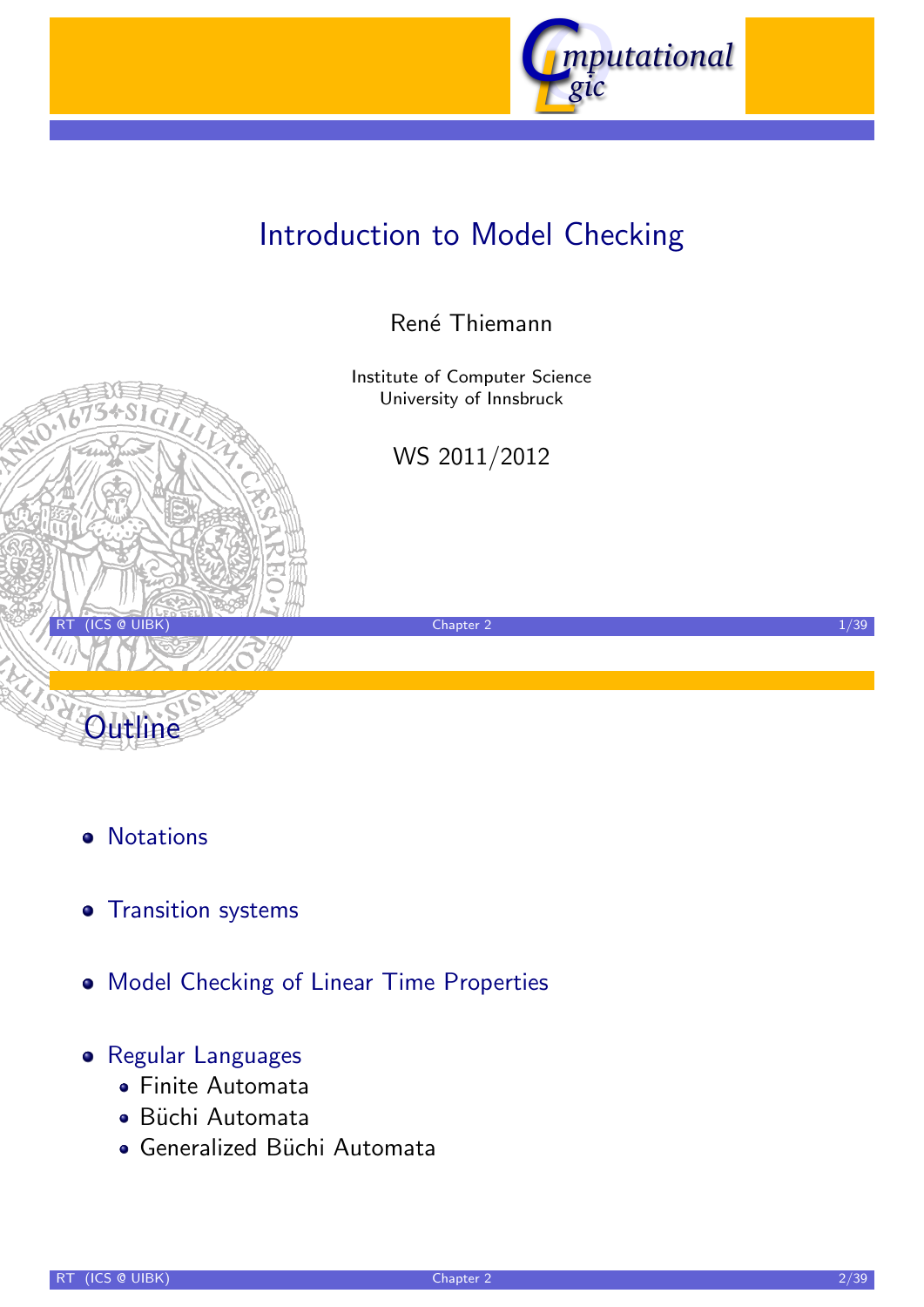## **Outline**

- **•** Notations
- **Transition systems**
- **Model Checking of Linear Time Properties**

#### **• Regular Languages**

- Finite Automata
- Büchi Automata
- Generalized Büchi Automata



- atomic propositions:  $AP = \{a, b, \dots\}$
- signature:  $\Sigma = \{A, B, \dots\}$ , often  $\Sigma = 2^{AP}$
- infinite words:  $\Sigma^{\omega} = \{v, w, \dots\}$  where  $w = A_1 A_2 A_3 \dots$
- states:  $S = \{s, t, \dots\}$
- sequences of states:  $\rho = s_1 s_2 s_3 \ldots \in S^\omega$
- [•](#page-1-0) no distinction between set and its characterizing vector example: if  $\mathsf{AP}=\{ \mathsf{a}_1,\mathsf{a}_2,\mathsf{a}_3\}$  then  $w\in (2^\mathsf{AP})^\omega$  is sequence of sets or [equi](#page-2-0)valently, sequence of bitvectors

<span id="page-1-0"></span>
$$
w=\{a_1,a_2\}\oslash\{a_1,a_3\}\ldots=\left(\begin{array}{c}1\\1\\0\end{array}\right)\left(\begin{array}{c}0\\0\\0\end{array}\right)\left(\begin{array}{c}1\\0\\1\end{array}\right)\ldots
$$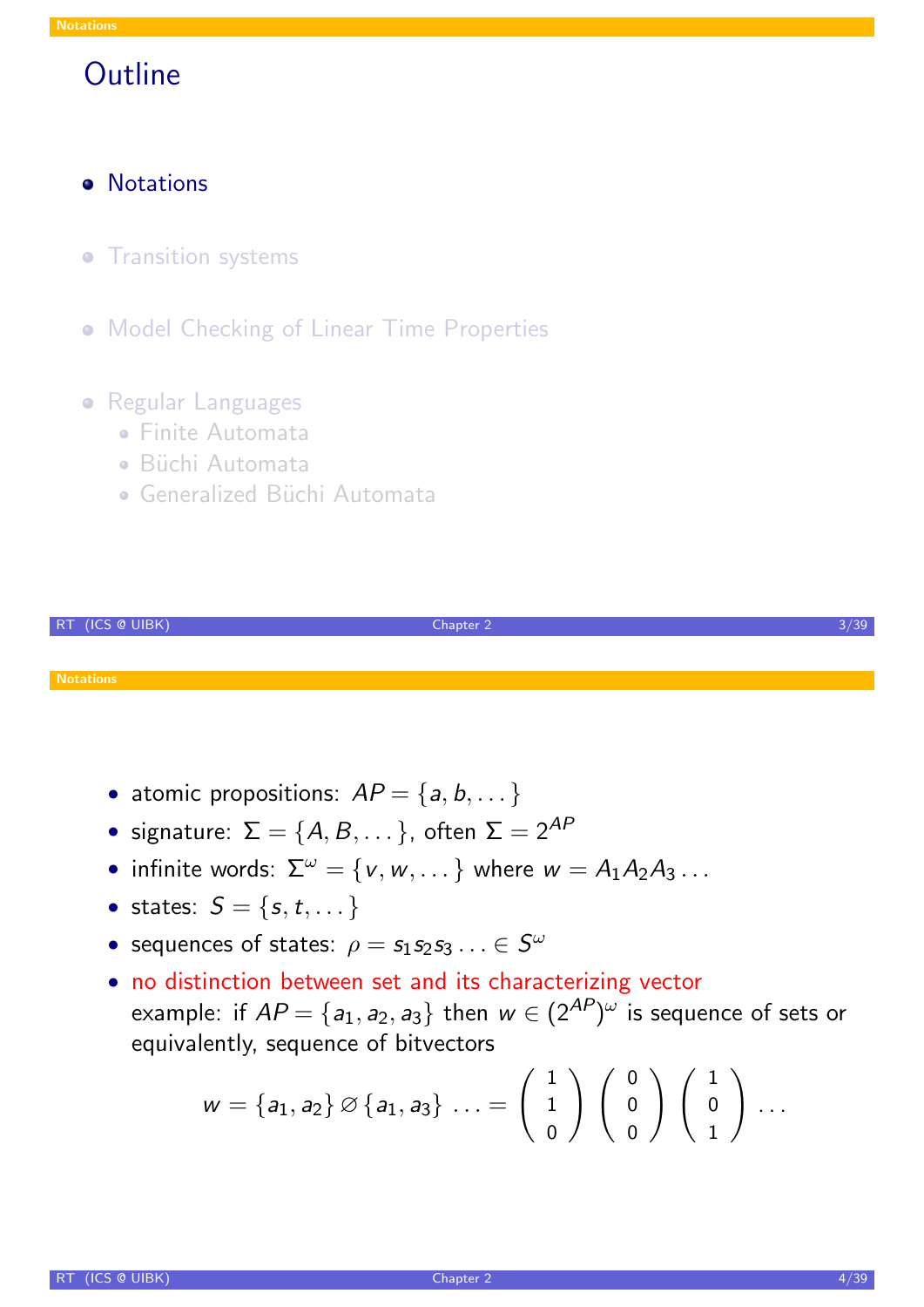- **•** Notations
- **·** Transition systems
- Model Checking of Linear Time Properties

#### **•** Regular Languages

- Finite Automata
- · Büchi Automata
- Generalized Büchi Automata

| RT (ICS @ UIBK) | Chapter $2^{\prime}$ | , JJ |
|-----------------|----------------------|------|

## Model checking overview

<span id="page-2-0"></span>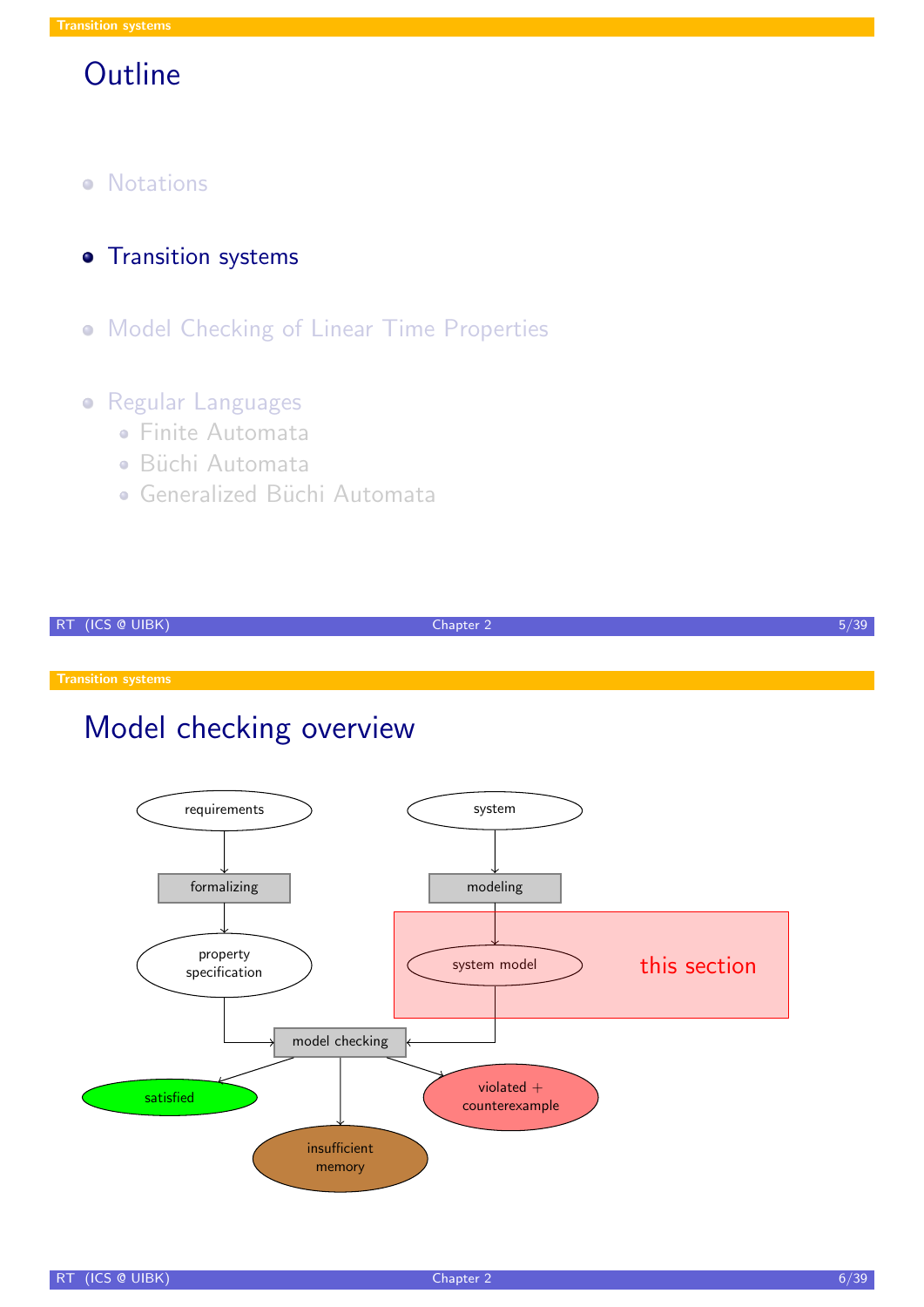#### Transition systems

- one way to describe the behaviour of systems
- digraphs where nodes represent states, and edges model transitions
- state:
	- the current phase of a traffic light
	- the current values of all program variables  $+$  the program counter
- transition: ("state change")
	- a switch from one phase to the next one
	- the execution of a program statement



### Transition system

- a transition system TS is a tuple  $(S, \rightarrow, I, AP, L)$  where
	- S is a set of states
	- $\bullet \rightarrow \subseteq S \times S$  is a transition relation
	- $I \subseteq S$  is a set of initial states
	- $AP$  is a set of atomic propositions
	- $L: S \rightarrow 2^{AP}$  is a labeling function

notation:  $s \rightarrow s'$  instead of  $(s, s') \in \longrightarrow$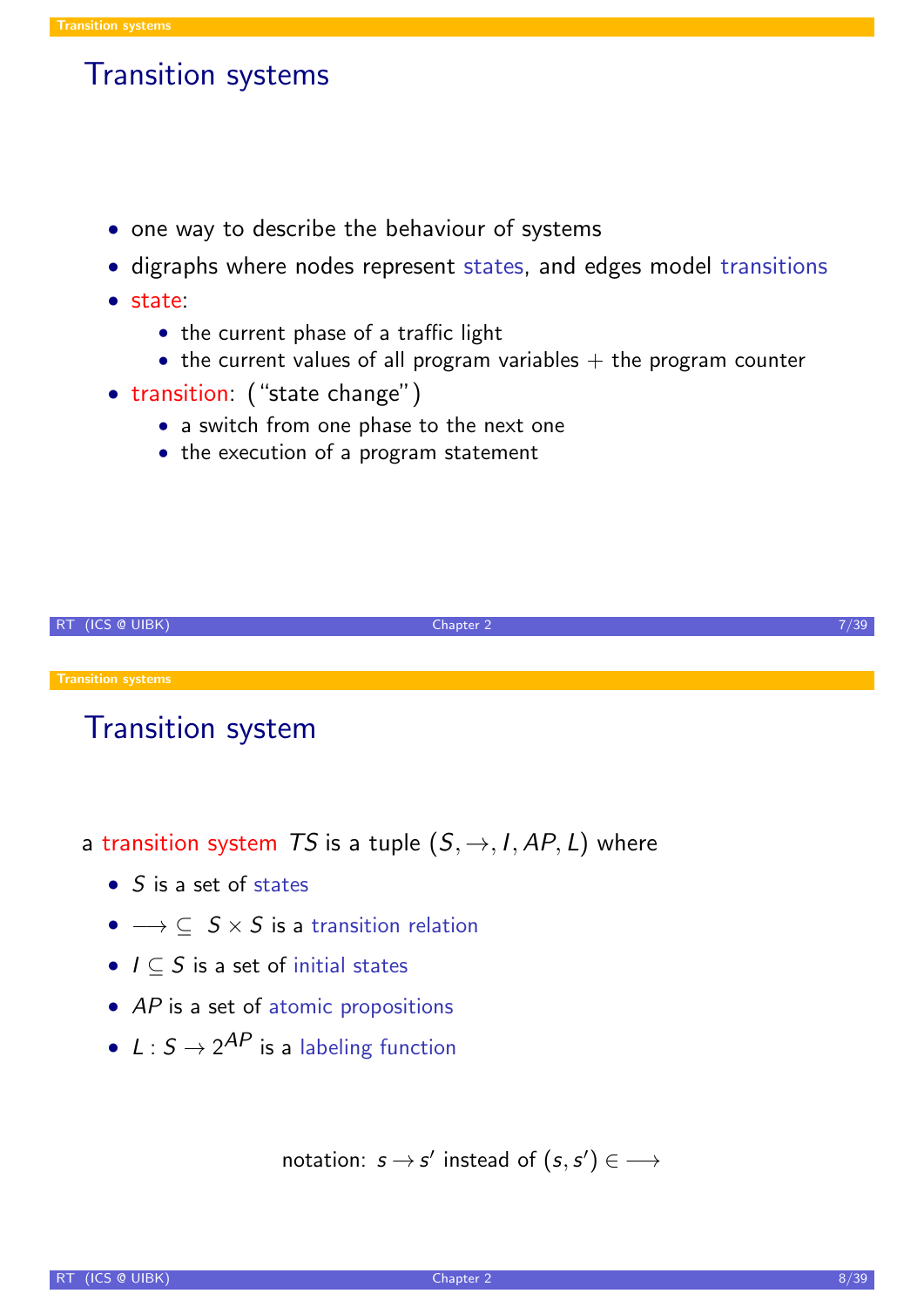### A beverage vending machine



states?, transitions?, initial states?

 $TS = (S = \{pay, select, sprite, beer\}, \rightarrow, I = \{pay\}, AP, L)$ 

where  $\rightarrow$  is the following set of transitions

| $pay \rightarrow select$  |                             |
|---------------------------|-----------------------------|
| select $\rightarrow$ beer | select $\rightarrow$ sprite |
| beer $\rightarrow$ pay    | sprite $\rightarrow$ pay    |

RT (ICS @ UIBK) 89/39 (Chapter 2 9/39 (Chapter 2 9/39 (Chapter 2 9/39 (Chapter 2 9/39 (Chapter 2 9/39 (Chapter 2 9/39 (Chapter 2 9/39 (Chapter 2 9/39 (Chapter 2 9/39 (Chapter 2 9/39 (Chapter 2 9/39 (Chapter 2 9/39 (Chapter

#### Atomic propositions?



(paid, beer paid, sprite paid will be displayed)

 $AP = \{$ paid, sprite, beer $\}$  $L(pay) = \varnothing$  $L(select) = {paid}$  $L(beer) = \{beer, paid\}$  $L(sprite) = {$ sprite, paid}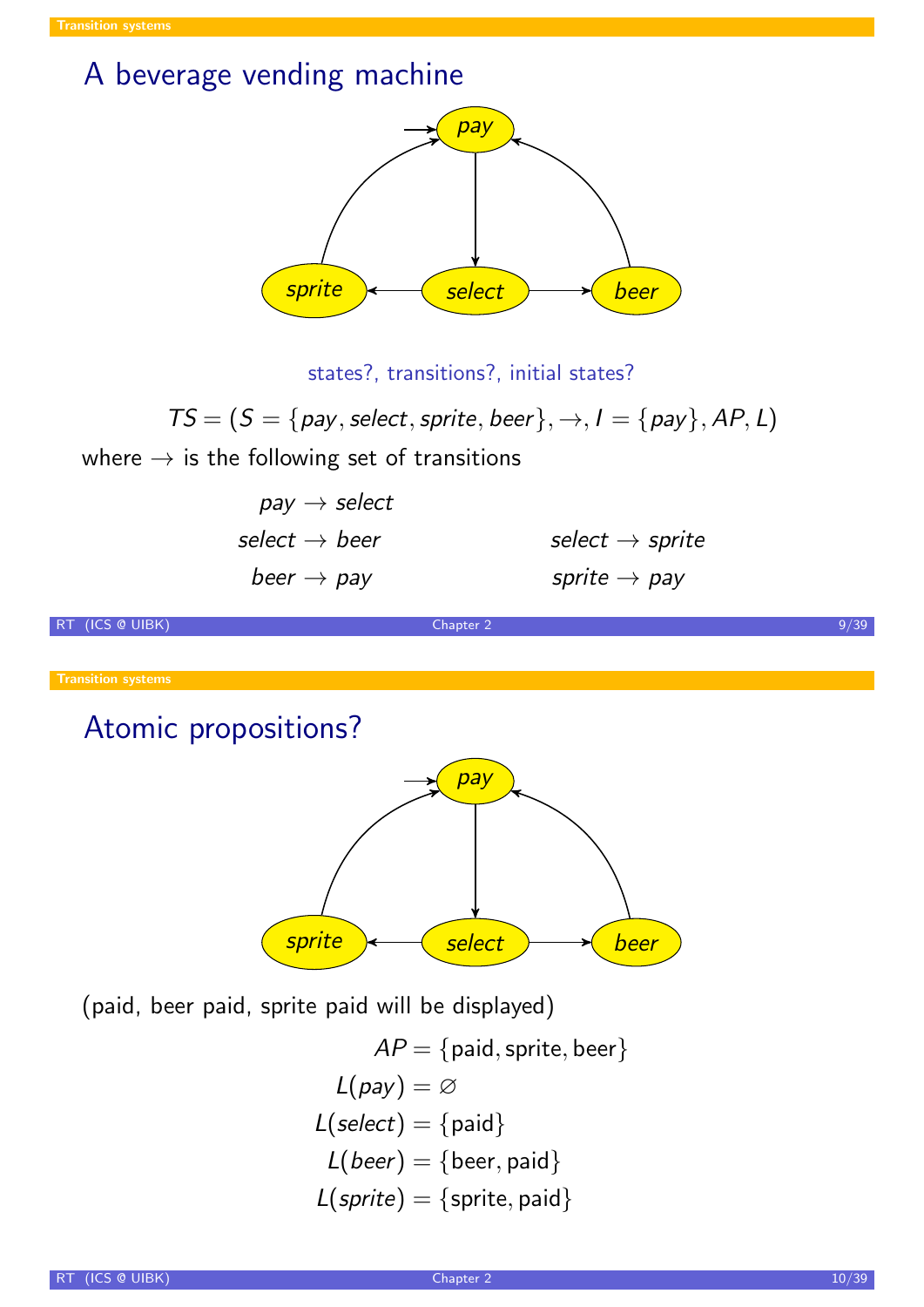#### The role of nondeterminism

here: nondeterminism is a feature!

- to model concurrency by interleaving
	- no assumption about the relative speed of processes
- to model implementation freedom
	- only describes what a system should do, not how
- to model under-specified systems, or abstractions of real systems
	- use incomplete information

in automata theory, nondeterminism may be exponentially more succinct, but that's not the issue here!



### **Executions**

• execution  $\rho$  of TS: sequence of states

$$
\varrho = s_0 s_1 \ldots s_n \ldots
$$

such that

- $s_i \rightarrow s_{i+1}$  for all  $0 \leq i \in \mathbb{N}$
- $s_0 \in I$

(w.l.o.g. consider only infinite executions)

• trace of an execution: sequence of sets of atomic propositions, i.e., trace $(\varrho) \in (2^\textit{AP} )^\omega$ 

$$
trace(\varrho) = L(s_0) L(s_1) L(s_2) L(s_3) ...
$$

• Traces(TS): set of all traces of all executions of TS it defines the observable behaviour of TS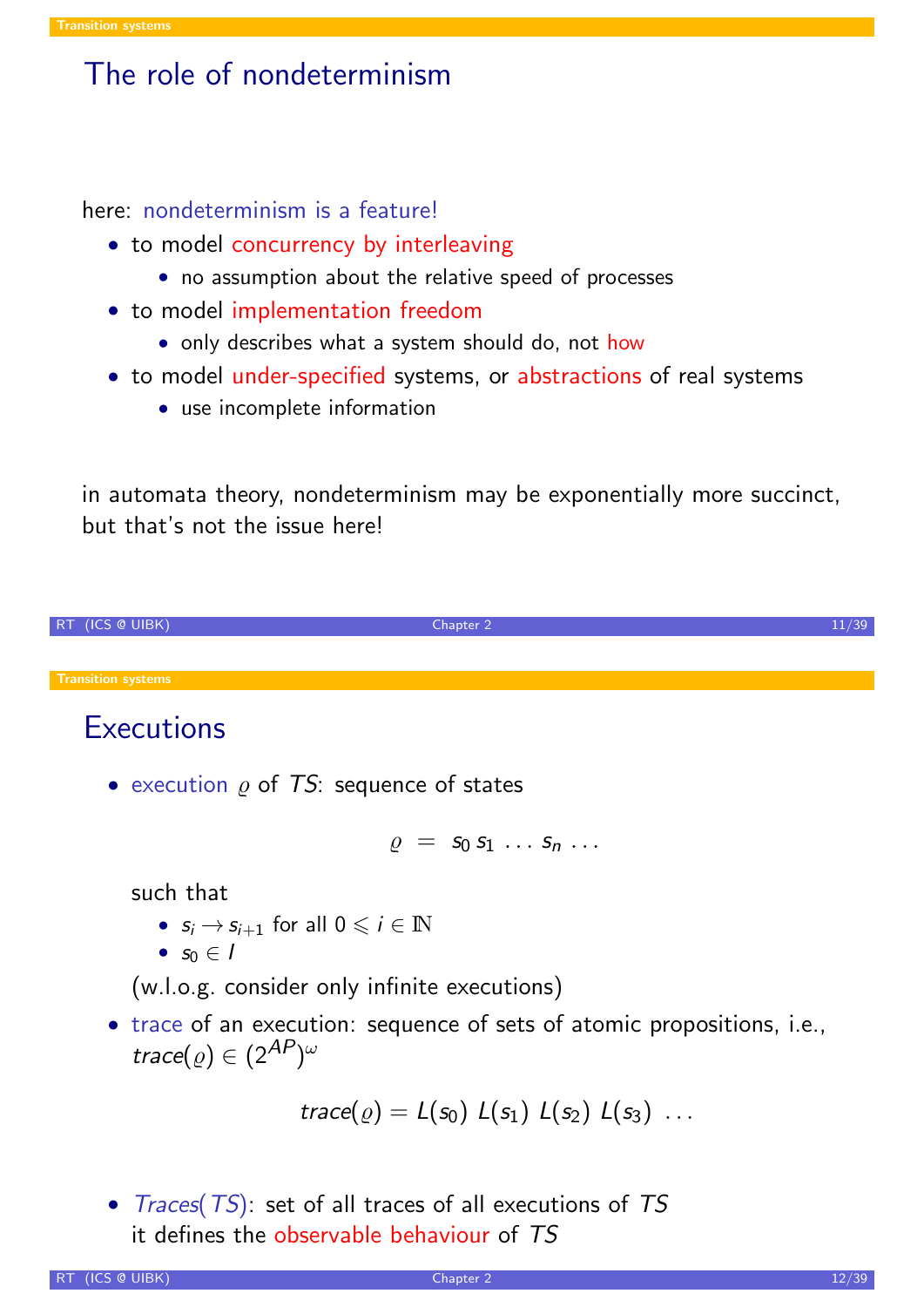## Example

$$
\rho
$$
 = pay  $\rightarrow$  select  $\rightarrow$  sprite  $\rightarrow$  pay  $\rightarrow$  select  $\rightarrow$  beer ...

 $trace(\varrho) = \varnothing$  {paid} {paid, sprite}  $\varnothing$  {paid} {paid, beer} ...

interesting properties

- without having paid there is no sprite (true)
- we will see beer infinitely often (false)
- after each beer another coin is inserted (not expressible, needs AP coin, paid may contain credit card)

states ∼ implementation

 $\Rightarrow$  properties only speak about atomic propositions, never about states! (we are not interesting in implementation, only result must be correct)

| RT (ICS @ UIBK)           | Chapter 2 |  |
|---------------------------|-----------|--|
|                           |           |  |
| <b>Transition systems</b> |           |  |

Summary

transition systems  $\neq$  finite automata since

- there are no accept states
- set of states may be countably infinite (but in this lecture: only finite sets of states)
- may have infinite branching
- non-determinism has a different role
- $\Rightarrow$  transition systems are appropriate for reactive system behavior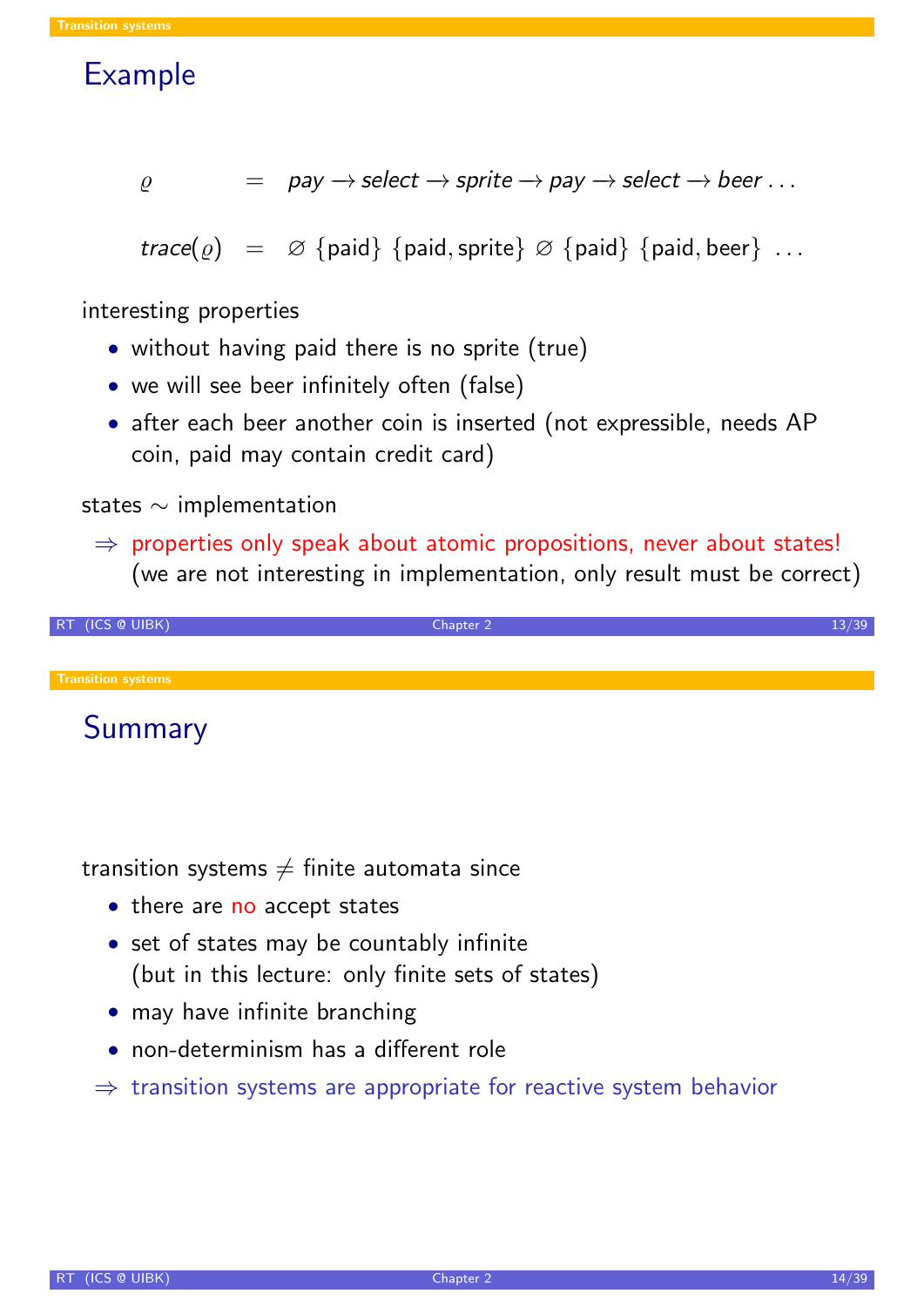## **Outline**

- **•** Notations
- Transition systems  $\bullet$
- Model Checking of Linear Time Properties

#### **•** Regular Languages

- Finite Automata
- · Büchi Automata
- Generalized Büchi Automata

<span id="page-7-0"></span>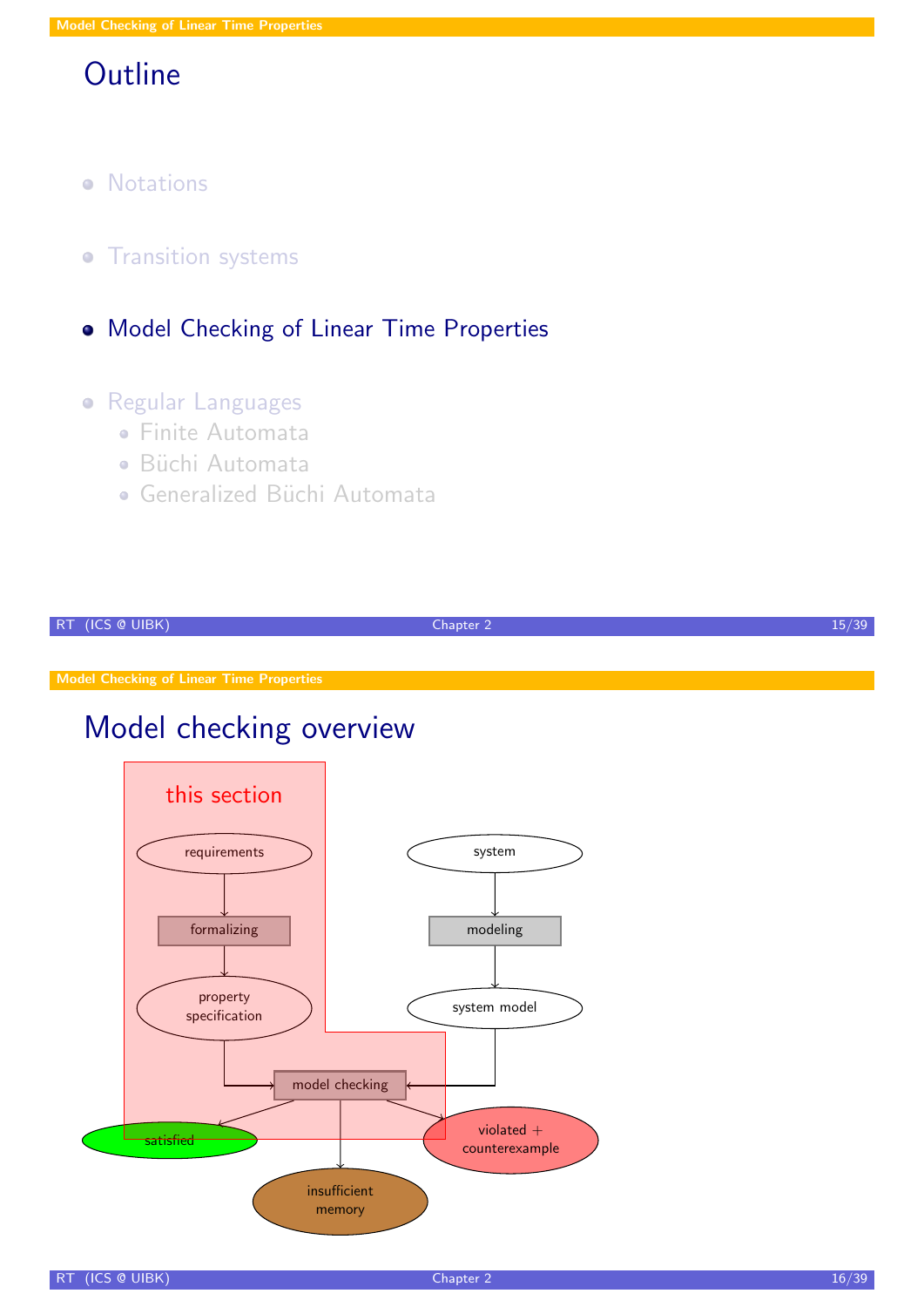# Requirements  $\neq$  Specification

#### requirements

- high-level description (consider scheduler for exclusive access)
	- (the scheduler should be correct)
	- no two clients get access at the same time
	- the scheduler should be fair
	- there is no deadlock
- what we observe from system:  $Traces(\mathit{TS}) \subseteq (2^\mathit{AP})^\omega$
- $\Rightarrow$  how to answer question "does system satisfy requirements"? problem: too imprecise what is fair
- $\Rightarrow$  we need requirements in a precise, i.e., mathematical specification



# Linear Time Properties

one main idea to specify requirements: describe allowed traces

- $\bullet$  specification is set  $\mathcal{S} \subseteq (2^\textit{AP} )^\omega$  (linear time property)
- [system](#page-7-0) TS satisfies S iff every trace of TS is allowed w.r.t.  $S$ :

 $Traces(TS) \subseteq S$ 

- model checking of linear time properties: given Traces(TS) and S, answer Traces(TS)  $\subseteq$  S
- $\Rightarrow$  precise formulation, no ambiguity
	- upcoming problems
		- how to specify sets  $S$  conveniently  $\ldots$
		- ... such that  $Trace(TS) \subseteq S$  can be decided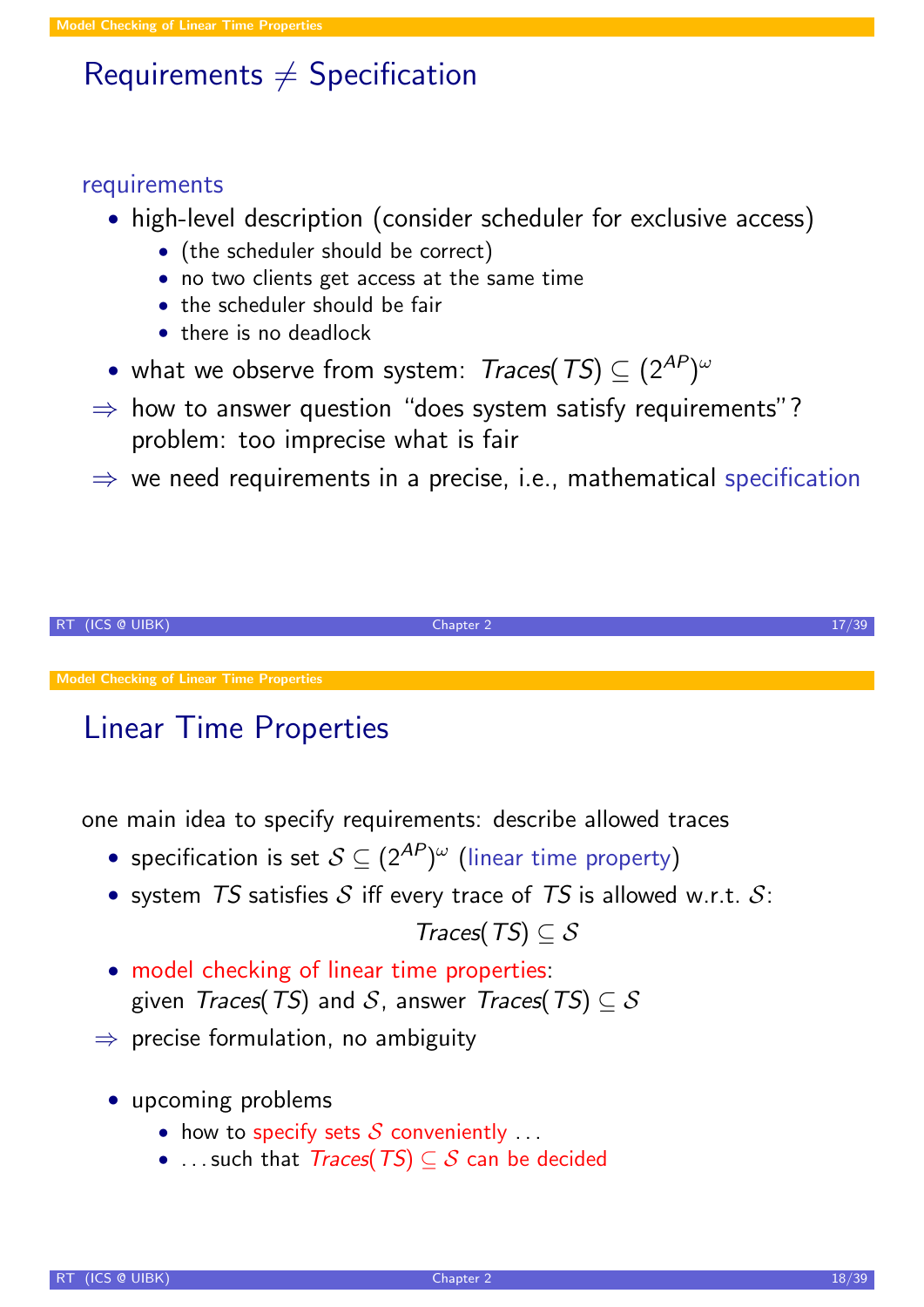## The requirements of model checking

essentially we need a mechanism to represent the set  $S(R)$  of allowed traces for some requirement  $R$  conveniently

- possible classes: finite, regular, context-free, context-sensitive, . . .
- model checking requires checking  $Trace(TS) \subseteq S(R)$ or equivalently: Traces(TS)  $\cap S(-R) = \emptyset$ where  $\neg R$  describes forbidden traces
- $\Rightarrow$  requirements on class of language
	- closure under intersection
	- emptyness decidable
	- expressive enough to represent *Traces*(*TS*) and  $S(-R)$
	- use regular languages, they are closed under all boolean operations
	- possible representations of regular languages
		- regular expressions
		- non-recursive grammars
		- finite automata

RT (ICS @ UIBK) 2 19/39 Chapter 2 19/39 Chapter 2 19/39 Chapter 2 19/39 Chapter 2 19/39

Regular Languages

**Outline** 

- **•** Notations
- **Transition systems**
- **[M](#page-1-0)odel Checking of Linear Time Properties**

#### **•** [Regula](#page-2-0)r Languages

- [Finite Automata](#page-7-0)
- Büchi Automata
- <span id="page-9-0"></span>• [Gen](#page-9-0)eralized Büchi Automata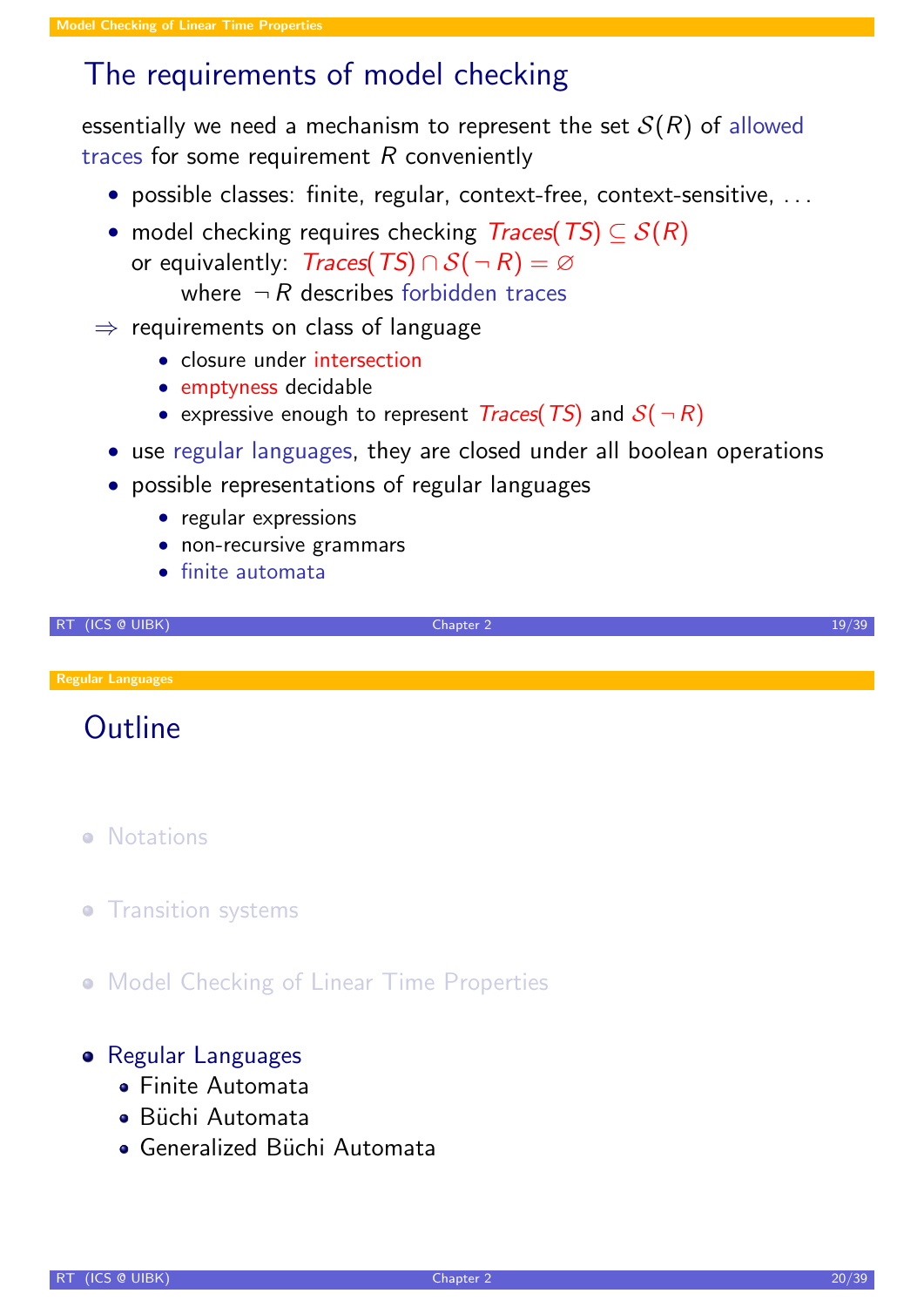## Model checking overview



# Finite Automata

a nondeterministic finite automaton (NFA)  $A$  is a tuple  $(Q, \Sigma, \delta, q_0, F)$  where:

- $\mathcal{Q} = \{q_0, \ldots, q_n\}$  is a finite set of states
- $\bullet$   $\Sigma$  is an alphabet
- $\bullet\,\,\delta:\mathcal{Q}\times \Sigma\rightarrow 2^{\mathcal{Q}}$  is a transition function
- $q_0$  is the initial state
- $F \subseteq \mathcal{Q}$  is a set of final (or: accepting) states



```
later, after definition: \mathcal{L}(\mathcal{A}) = (A \lor B)^* BB(AB)^*
```
<span id="page-10-0"></span>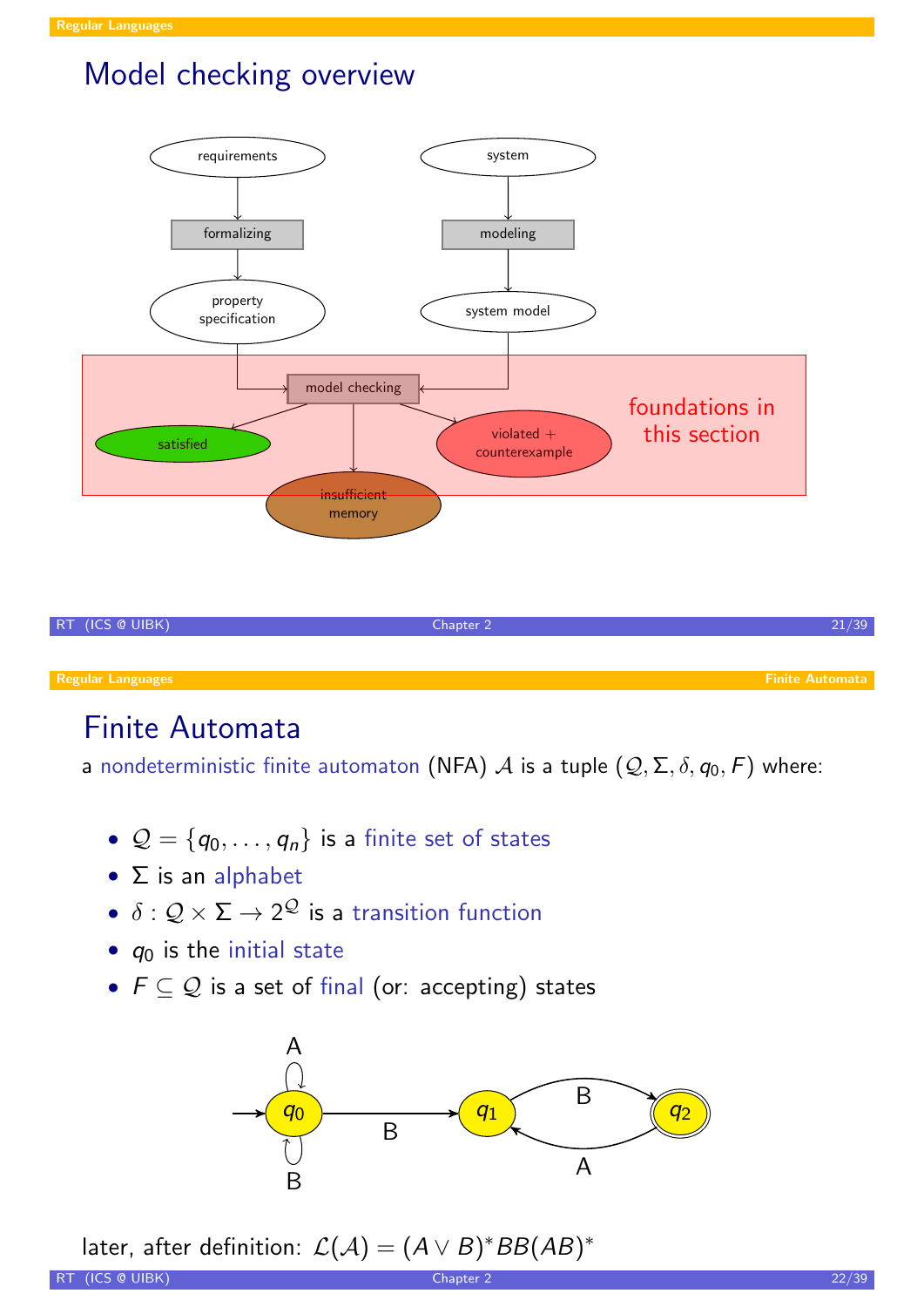## Language of an NFA

- NFA  $\mathcal{A} = (\mathcal{Q}, \Sigma, \delta, q_0, F)$  and word  $w = A_1 \dots A_n \in \Sigma^*$
- run of w in A: finite sequence  $q_0 q_1 \ldots q_n$  such that

•  $q_i \xrightarrow{A_{i+1}} q_{i+1}$  for all  $0 \leq i < n$ 

- run  $q_0 q_1 \ldots q_n$  is accepting iff  $q_n \in F$
- $w \in \Sigma^*$  is accepted by  $\mathcal A$  iff there exists accepting run for w
- accepted language of  $A$ :

 $\mathcal{L}(\mathcal{A}) = \{ w \in \Sigma^* | \text{ there exists an accepting run for } w \text{ in } \mathcal{A} \}$ 

- NFA  $\mathcal A$  and  $\mathcal A'$  are equivalent iff  $\mathcal L(\mathcal A)=\mathcal L(\mathcal A')$
- language  $\mathcal L$  is regular iff  $\mathcal L = \mathcal L(\mathcal A)$  for some NFA  $\mathcal A$

| RT (ICS @ UIBK)          | Chapter 2 |                       |
|--------------------------|-----------|-----------------------|
|                          |           |                       |
| <b>Regular Languages</b> |           | <b>Büchi Automata</b> |

# Büchi Automata

A nondeterministic Büchi automaton (NBA) A is a tuple  $(Q, \Sigma, \delta, q_0, F)$  where:

- $\mathcal{Q} = \{q_0, \ldots, q_n\}$  is a finite set of states
- $\bullet$   $\Sigma$  is an alphabet
- $\bullet\,\,\delta:\mathcal{Q}\times \Sigma\rightarrow 2^\mathcal{Q}$  is a transition function
- $q_0 \in \mathcal{Q}$  is the initial state
- $F \subseteq \mathcal{Q}$  is a set of final (or: accepting) states



later, after definition:  $\mathcal{L}(\mathcal{A}) = (A \lor B)^* BB(AB)^\omega = \dots BBABABAB\dots$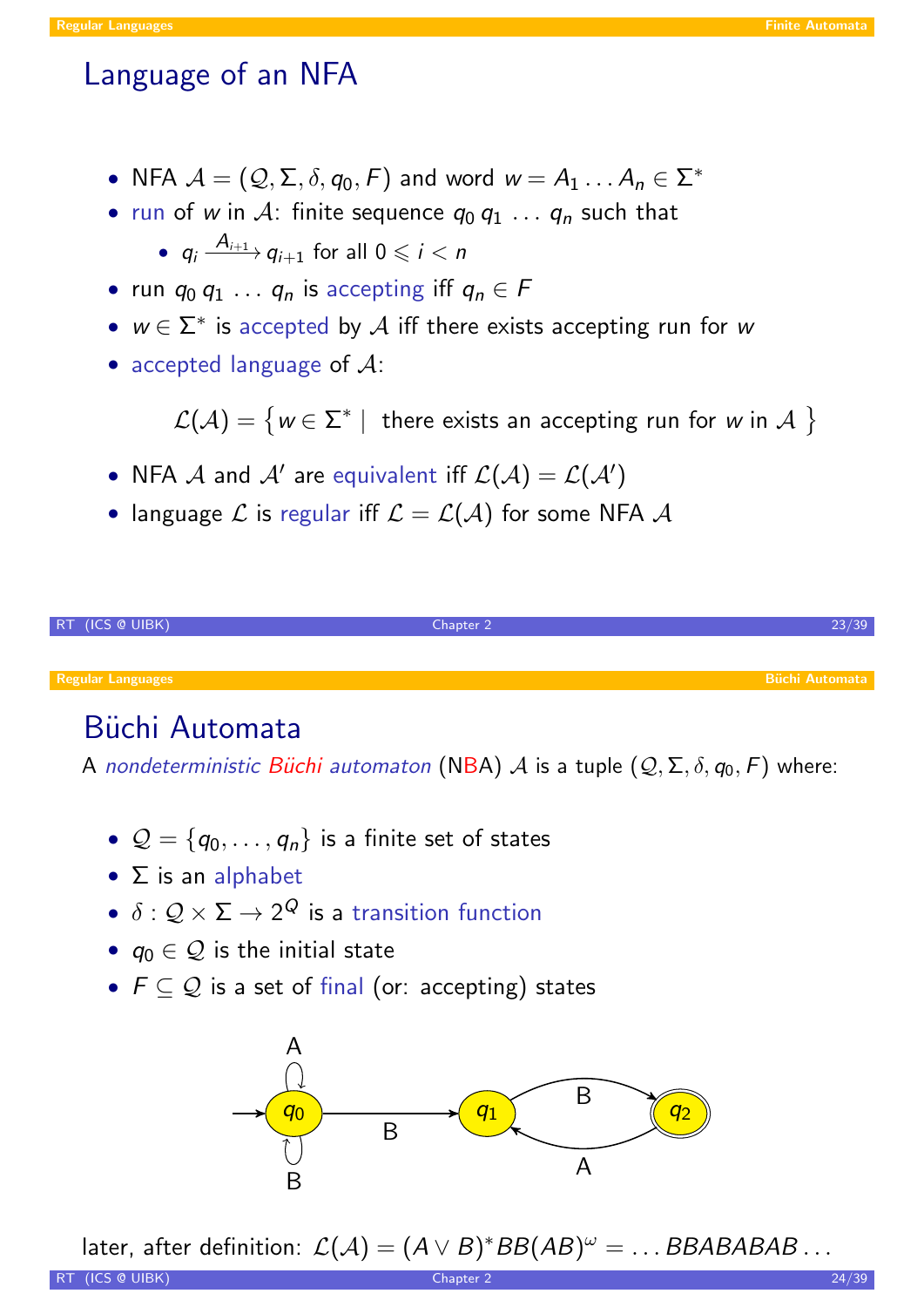# Language of a NBA

- NBA  $\mathcal{A} = (\mathcal{Q}, \Sigma, \delta, q_0, \digamma)$  and word  $w = A_1 \dots A_n \dots \in \Sigma^{\omega}$
- run for w in A is an infinite sequence  $q_0 q_1 \ldots q_n \ldots$  such that:

```
• q_i \xrightarrow{A_{i+1}} q_{i+1} for all i \in \mathbb{N}
```
• run  $q_0 q_1 \ldots q_n \ldots$  is accepting iff

for infinitely many indices *i*:  $q_i \in F$ 

- $w \in \Sigma^{\omega}$  is accepted by  $\mathcal A$  iff there exists an accepting run for w
- accepted language of  $A$ :

 $\mathcal{L}(\mathcal{A})=\big\{w\in\Sigma^\omega\mid \text{ there exists an accepting run for }w\text{ in }\mathcal{A}\big\}\big\}$ 

- NBA  ${\mathcal A}$  and  ${\mathcal A}'$  are equivalent iff  ${\mathcal L}({\mathcal A})={\mathcal L}({\mathcal A}')$
- language  $\mathcal L$  is  $\omega$ -regular iff  $\mathcal L = \mathcal L(\mathcal A)$  for some NBA  $\mathcal A$

| RT (ICS @ UIBK)          | Chapter 2 |                                   |
|--------------------------|-----------|-----------------------------------|
|                          |           |                                   |
| <b>Regular Languages</b> |           | <b>Generalized Büchi Automata</b> |

# Generalized Büchi Automata

generalized Büchi automaton (GNBA) is tuple

 $\mathcal{A} = (\mathcal{Q}, \mathsf{\Sigma}, \delta, q_0, \mathsf{F}_1, \ldots, \mathsf{F}_k)$  where

- everything is like for NBAs except that
- there are multiple sets of final states  $F_1, \ldots, F_k$  where each  $F_i \subseteq \mathcal{Q}$
- run  $q_0 q_1 ... q_n ...$  is accepting iff for each  $1 \leq j \leq k$  there are infinitely many indices i:  $q_i \in F_j$
- NBAs are GNBAs where  $k = 1$
- <span id="page-12-0"></span>• each GNBA can be translated into equivalent NBA (with states  $\mathcal{Q} \times \{1, \ldots, \max(1, k)\}\)$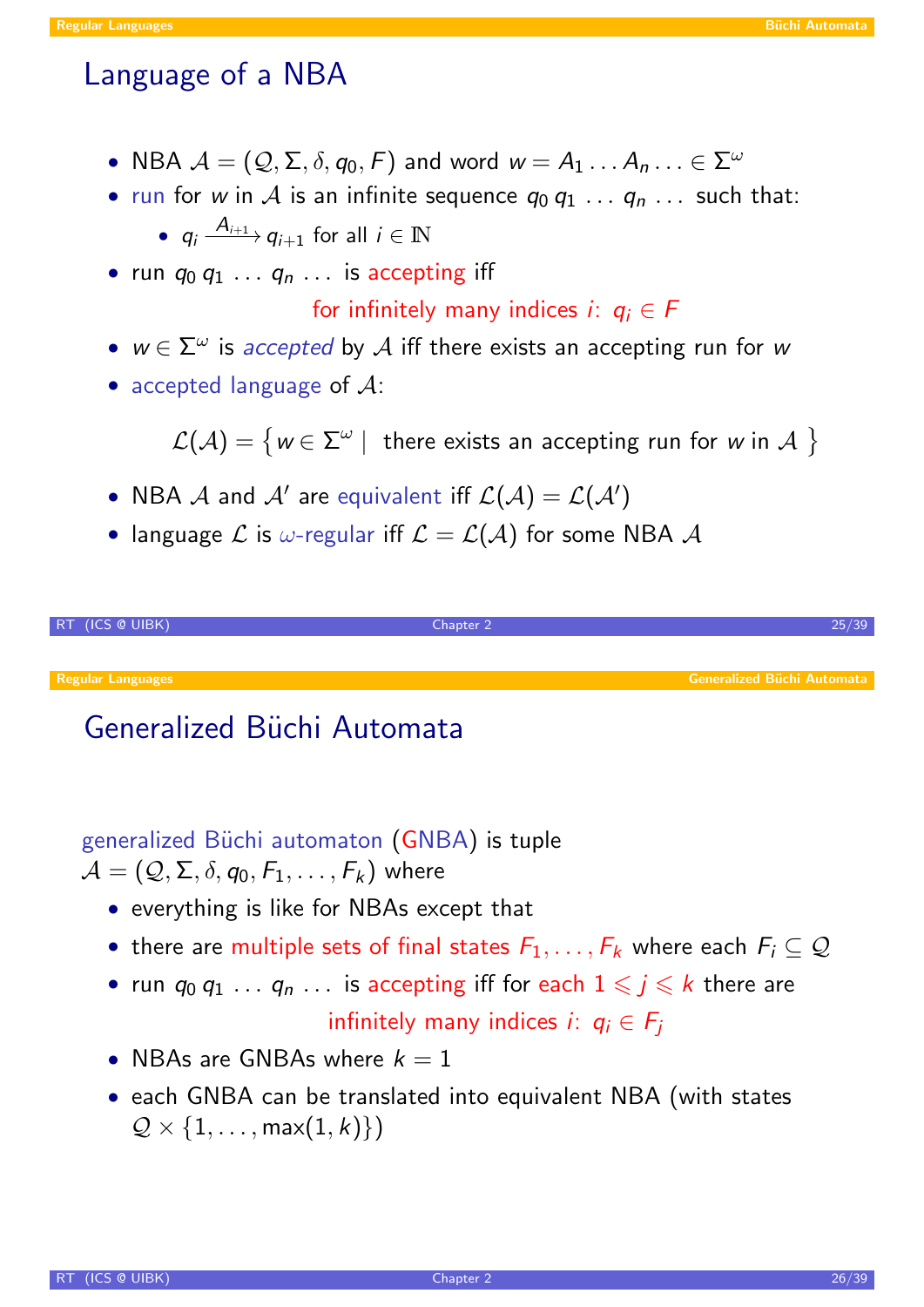## GNBAs to specify requirements

Safety properties: (refutation by a finite prefix of an  $\omega$ -word)

- 1. always at most one traffic light is showing green
- 2. green cannot be directly followed by red

Liveness properties: (refutation only by whole  $\omega$ -word)

- 3. we will see green infinitely often
- 4. whenever we select sprite then later on we will get a sprite
- GNBAs are closed under union, intersection, and negation

 $\Rightarrow$  many interesting properties can be expressed by GNBAs

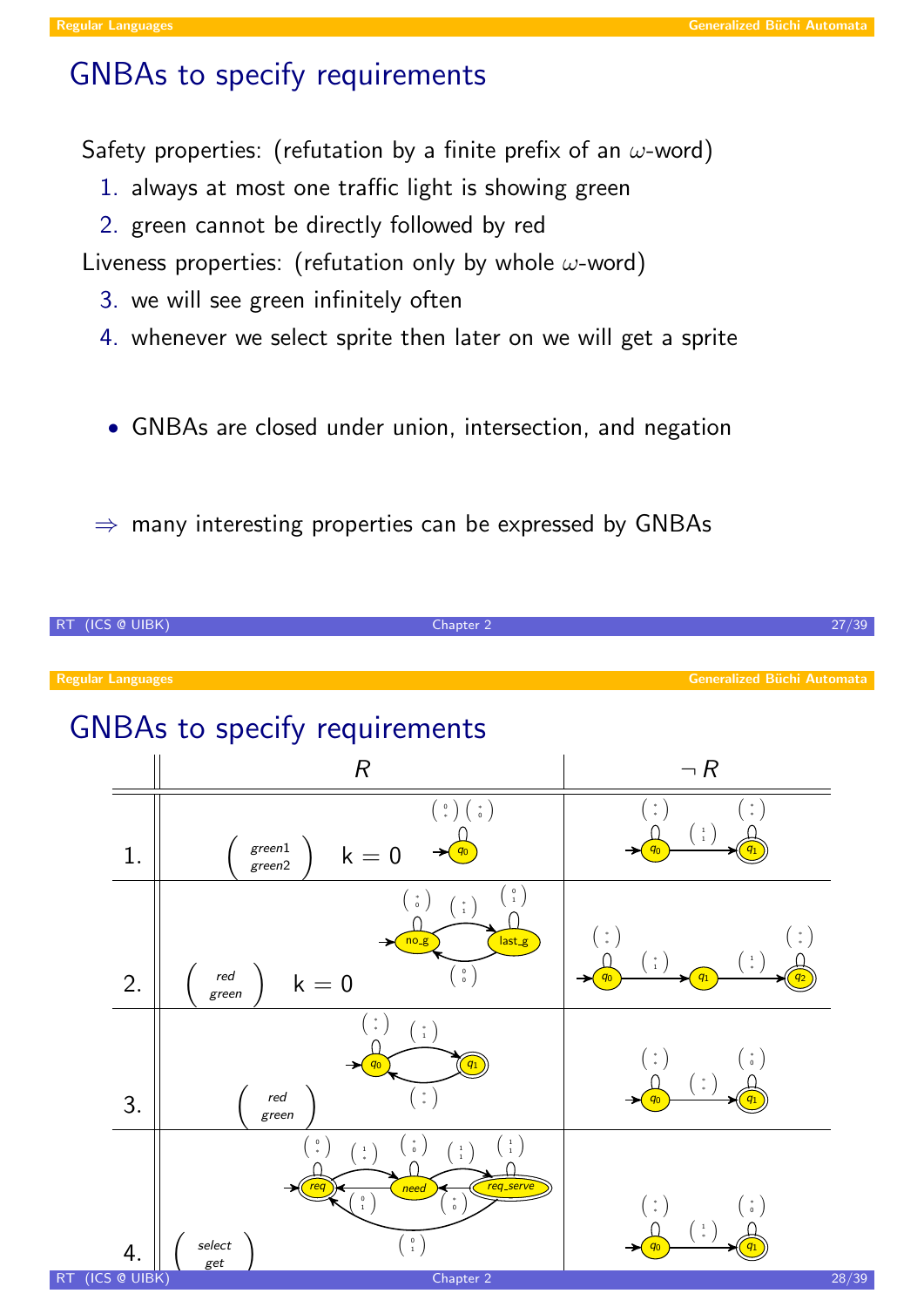### Recall: requirements of model checking

- model checking requires checking  $Traces(TS) \cap S(-R) = \emptyset$ where  $\neg R$  describes forbidden traces
- $\Rightarrow$  requirements on class of language
	- expressive enough to represent  $Traces(TS)$
	- closure under intersection
	- emptyness decidable



## Expressing Transition Systems as GNBAs

aim: for  $TS = (S, \rightarrow, I, AP, L)$  construct  $A_{TS}$  with  $\mathcal{L}(A_{TS}) = Traces(TS)$ 

problems:

- labels/letters are at the states in  $TS$ , but on the transitions in GNBAs
- several initial states in  $TS$ , but only one initial state in GNBAs

solution:

- label A of transition system state corresponds to upcoming letter to read in GNBA
- use states of TS as states of GNBA, but use new initial state

concrete:  $\mathcal{A}_{\mathcal{TS}} = (S \uplus \{q_0\}, 2^\textit{AP}, \delta, q_0)$  with  $\delta$  defined as follows

- $\delta(s, A) = \{s' | L(s) = A, s \to s' \}$
- $\delta(q_0, A) = \bigcup_{s \in I} \delta(s, A)$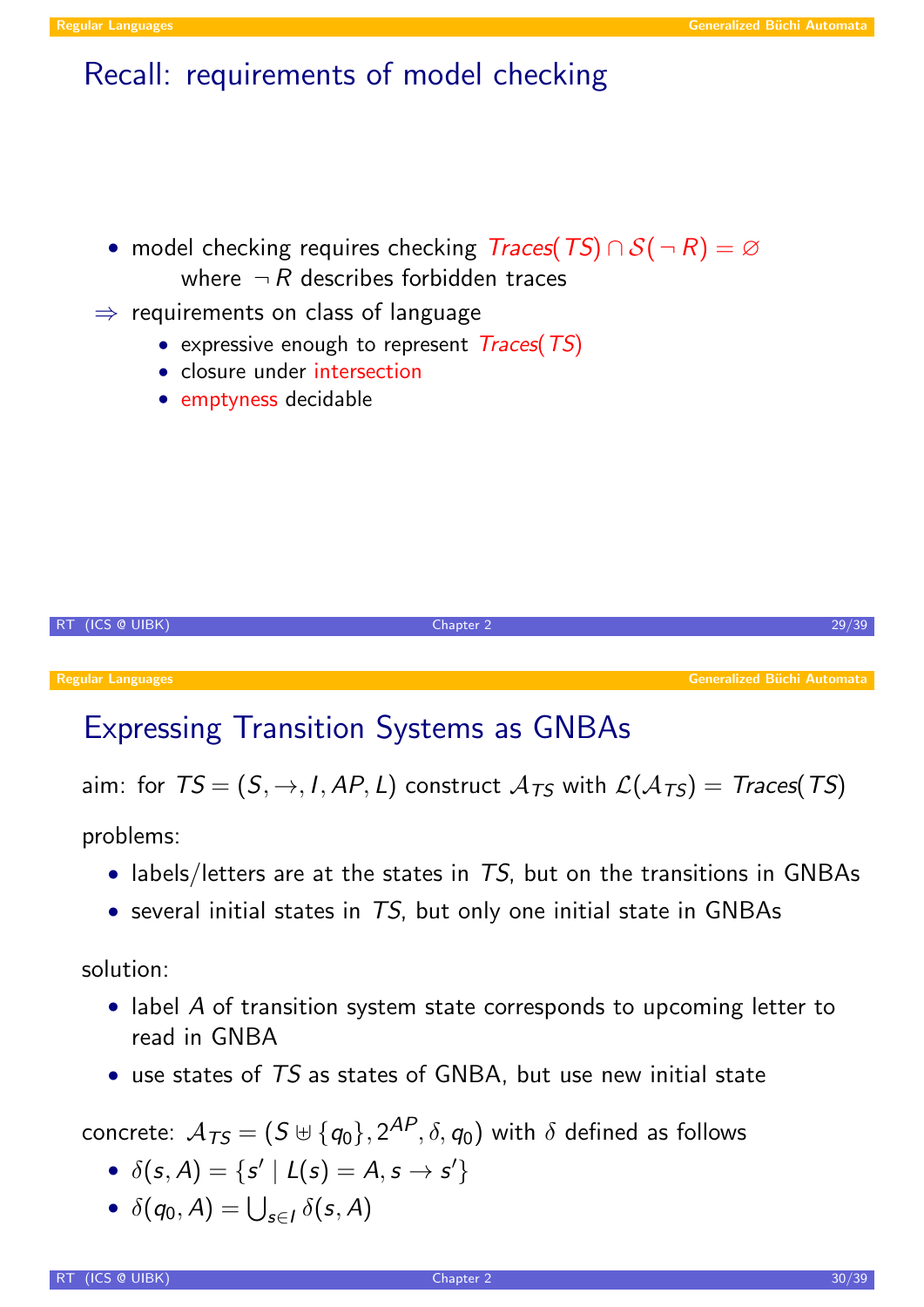# Example



TS

 $A_{TS}$ 



# Soundness of  $A_{TS}$

Theorem

$$
\mathcal{L}(\mathcal{A}_{TS}) = \text{Traces}(TS)
$$

let  $w = A_0 A_1 A_2 \ldots$ 

- $w \in Traces(TS)$
- iff exist execution  $s_0 s_1 s_2 \dots$  of TS:  $s_0 \in I$  and for all  $i \in \mathbb{N}$ :
	- $\bullet$   $L(s_i) = A_i$
	- $s_i \rightarrow s_{i+1}$
- iff exist (accepting) run  $q_0 s_1 s_2 \ldots$  of  $A_{TS}$ :  $s_1 \in \delta(q_0, A_0)$  and for all  $i \geqslant 1$ :
	- $s_{i+1} \in \delta(s_i, A_i)$
- iff  $w \in \mathcal{L}(\mathcal{A}_{TS})$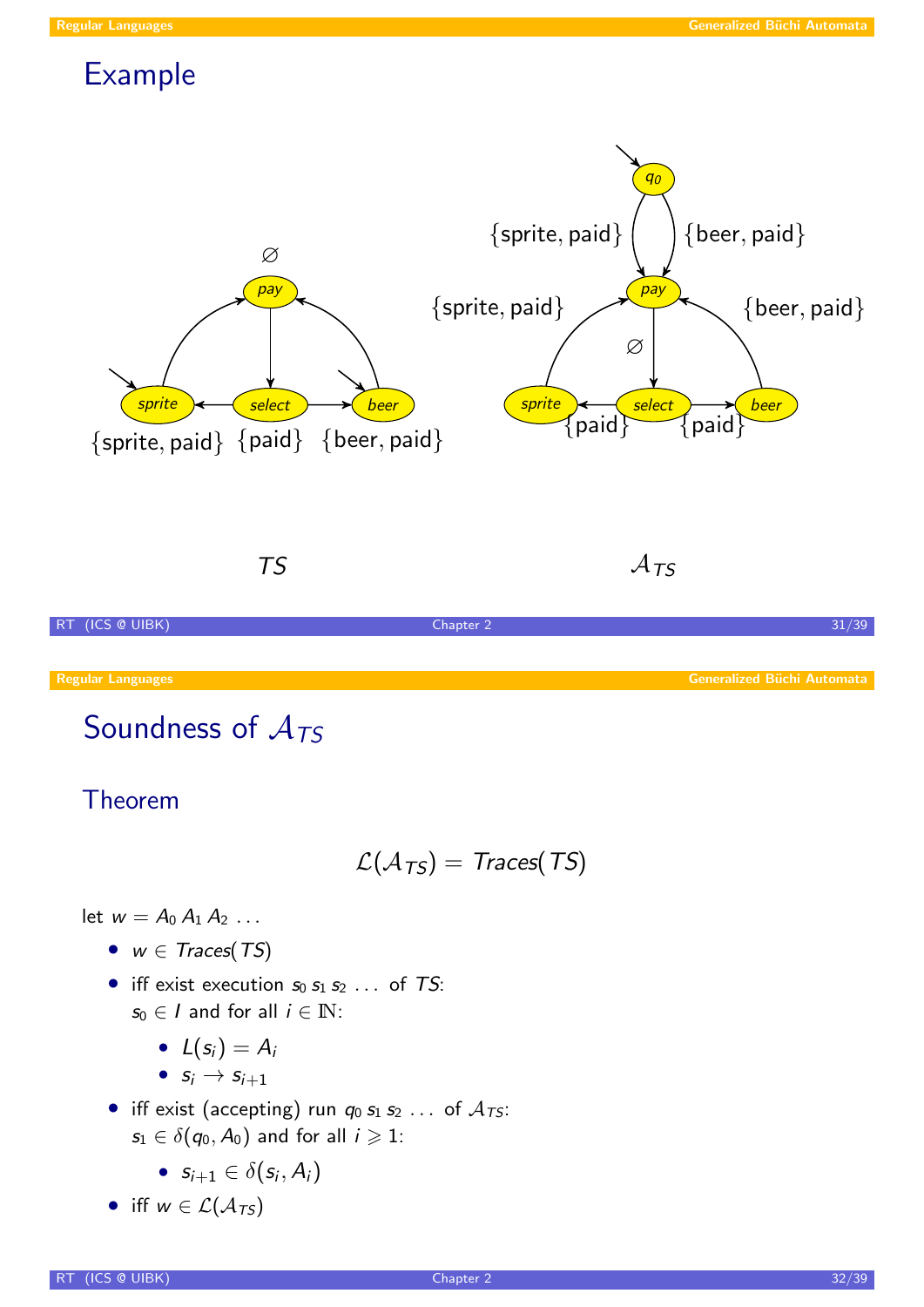## GNBA for Intersection

aim: for  $\mathcal{A}_i=(\mathcal{Q}_i,\Sigma,\delta_i,q_{0,i},F_{1,i},\ldots,F_{k_i,i})$  construct  $\mathcal{A}_{\mathcal{A}_1\cap\mathcal{A}_2}$  with  $\mathcal{L}(\mathcal{A}_{\mathcal{A}_1\cap\mathcal{A}_2})=\mathcal{L}(\mathcal{A}_1)\cap\mathcal{L}(\mathcal{A}_2)$ 

idea: simulate runs in  $A_1$  and  $A_2$  in parallel

- use cartesian product of states
- demand that all final states are visited infinitely often

concrete:  $\mathcal{A}_{\mathcal{A}_1\cap\mathcal{A}_2} = (\mathcal{Q}, \Sigma, \delta, q_0, F'_1)$  $F'_1,\ldots,F'_k$  $f'_{k_1}, F''_1$  $\mathcal{F}''_1,\ldots,\mathcal{F}''_{k_2}$  $\binom{n'}{k_2}$  where

- $\mathcal{Q} = \mathcal{Q}_1 \times \mathcal{Q}_2$
- $\bullet\,~q_0=(q_{0,1},q_{0,2})$
- $\delta((q_1, q_2), A) = \{ (q_1, q_2), (q_2, q_3), (q_3, q_4)\}$  $q'_{1}, q'_{2}$  $\binom{1}{2}$  |  $q_1'$  $q_1' \in \delta_1(q_1, A), q_2'$  $\beta_2' \in \delta_2(q_2,A)\}$
- $F_i'$  $\bar{f}'_j = \bar{F}_{j,1} \times \mathcal{Q}_2$  and  $\bar{F}''_j$  $\mathcal{F}_j''=\mathcal{Q}_1\times\mathcal{F}_{j,2}$



RT (ICS @ UIBK) 34/39 Chapter 2 34/39 Chapter 2 34/39 Chapter 2 34/39 Chapter 2 34/39

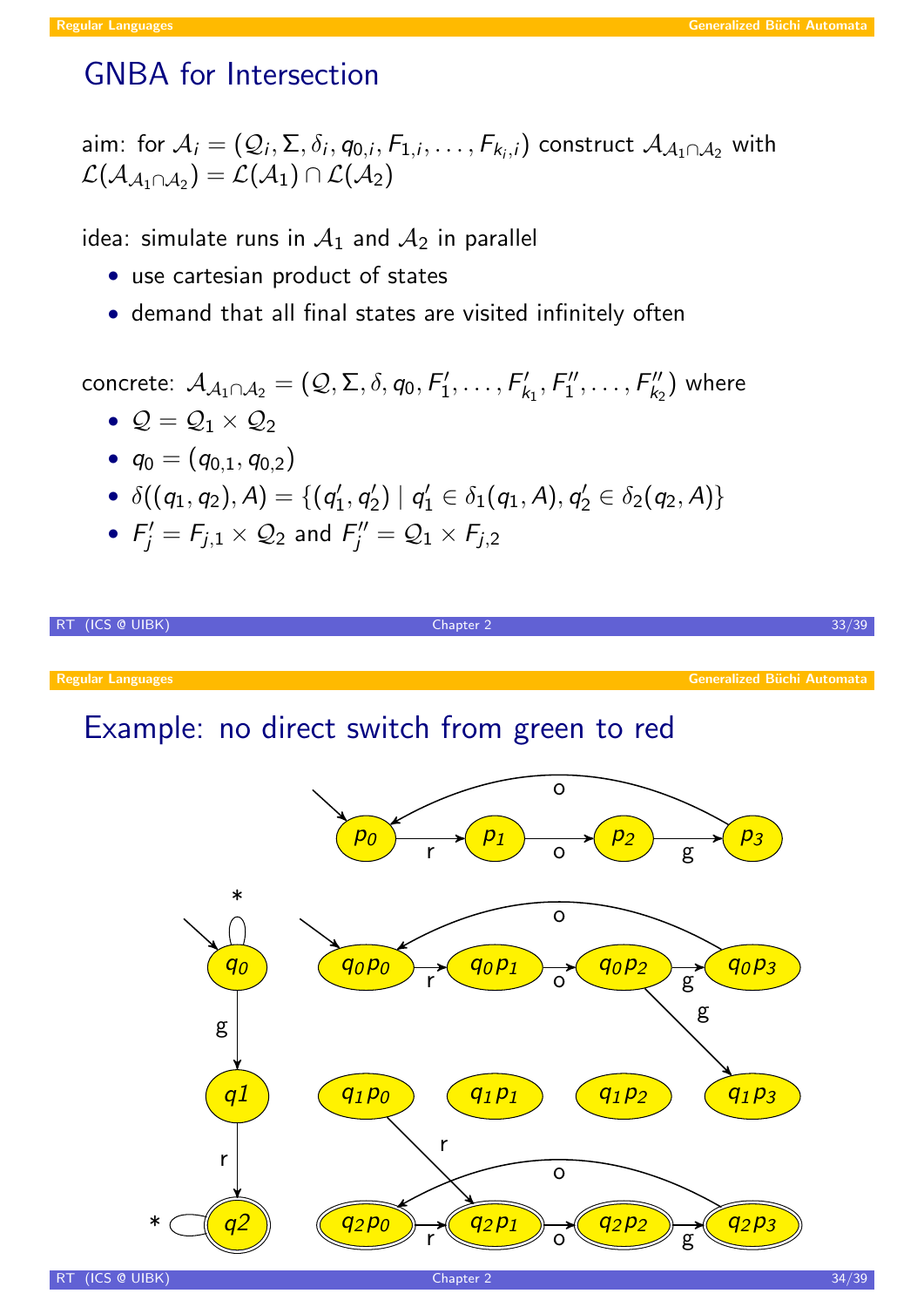# Soundness of  $\mathcal{A}_{A_1 \cap A_2}$

#### Theorem

$$
{\mathcal L}({\mathcal A}_{{\mathcal A}_1\cap{\mathcal A}_2})={\mathcal L}({\mathcal A}_1)\cap{\mathcal L}({\mathcal A}_2)
$$

let  $w = A_0 A_1 A_2 \ldots$ 

- $w \in \mathcal{L}(\mathcal{A}_1) \cap \mathcal{L}(\mathcal{A}_2)$
- iff exists accepting run  $q_{0,1} q_{1,1} q_{2,1} \ldots$  of w in  $\mathcal{A}_1$ and exists accepting run  $q_{0,2}$   $q_{1,2}$   $q_{2,2}$  ... of w in  $A_2$ :
	- $q_{j+1,i} \in \delta_i(q_{j,i},A_j)$  for all  $0 \leqslant j$  and  $1 \leqslant i \leqslant 2$
	- for each  $1 \leqslant j \leqslant k_i,~1 \leqslant i \leqslant 2$  there are infinitely many  $q_{m,i} \in F_{j,i}$
- iff exist accepting run  $(q_{0,1}, q_{0,2}) (q_{1,1}, q_{1,2}) (q_{2,1}, q_{2,2}) \ldots$  of  $\mathcal{A}_{\mathcal{A}_1 \cap \mathcal{A}_2}$ :
	- $\bullet$   $(q_{j+1,1}, q_{j+1,2}) \in \delta((q_{j,1}, q_{j,2}), A_j)$  for all  $0 \leqslant j$
	- for each  $F_i'$  $f_j'$  there are infinitely many  $(q_{m,1},q) \in \mathcal{F}_{j,1} \times \mathcal{Q}_2$  and for each  $\vec{F}''_i$  $f_j^{\prime\prime}$  there are infinitely many  $(\textit{q}, \textit{q}_{m,2}) \in \mathcal{Q}_1 \times F_{j,2}$

• iff 
$$
w \in \mathcal{L}(\mathcal{A}_{\mathcal{A}_1 \cap \mathcal{A}_2})
$$

 $R$ T (ICS @ UIBK)  $R$  and  $R$  and  $R$  and  $R$  and  $R$  and  $R$  and  $R$  and  $R$  and  $R$  and  $R$  and  $R$  and  $R$  and  $R$  and  $R$  and  $R$  and  $R$  and  $R$  and  $R$  and  $R$  and  $R$  and  $R$  and  $R$  and  $R$  and  $R$  and  $R$  and  $R$ 

Generalized Büchi Automata

## Checking Emptiness of GNBAs

let G be a graph  $(V, E)$  with nodes V and edges E

- set  $C \subset V$  is a cycle of G iff for all  $v_1, v_2 \in C$  there is a non-empty path from  $v_1$  to  $v_2$
- a strongly connected compo[nent \(SCC\)](#page-12-0) is a maximal cycle (C is SCC iff both C is cycle and  $C' \supset C$  implies  $C'$  is not a cycle)
- remarks:
	- two SCCs  $C_1$  and  $C_2$  are either disjoint or identical
	- the set of SCCs of a graph can be determined in linear time (Kosaraju)

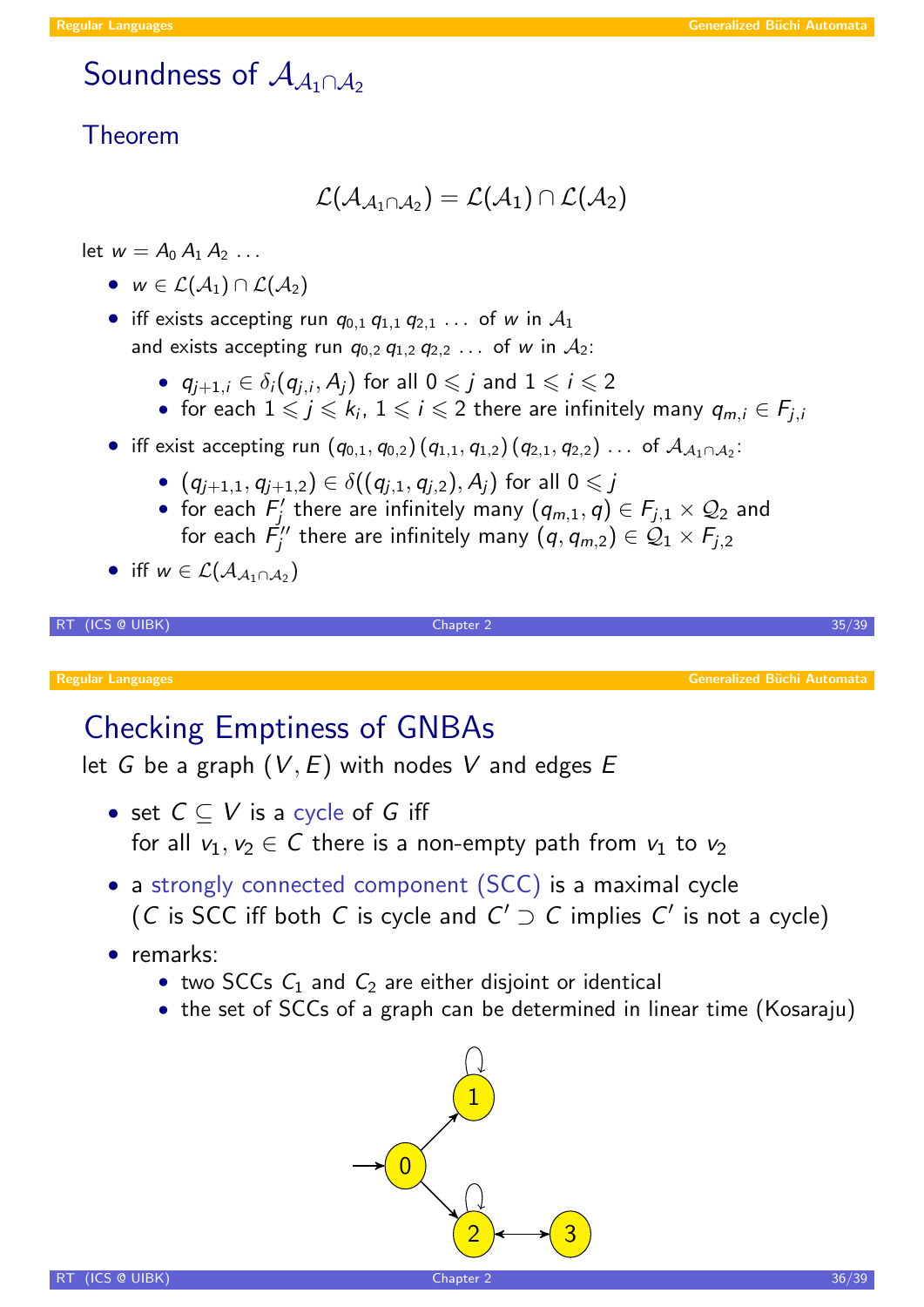## Algorithm for Checking  $\mathcal{L}(\mathcal{A}) = \varnothing$  for GNBA  $\mathcal{A}$

 $\mathcal{A} = (\mathcal{Q}, \mathsf{\Sigma}, \delta, q_0, \mathsf{F}_1, \dots, \mathsf{F}_k)$  accepts at least one  $\omega$ -word

- iff there is accepting run  $q_0 q_1 q_2 \ldots$  of  $A$
- $\bullet$  iff there is run  $q_0 \, q_1 \, q_2 \, \ldots \,$  where for each  $F_i$  there is some  $q_{f,i} \in F_i$ that occurs infinitely often
- iff in the graphical representation of A there is a path from  $q_0$  to some SCC containing all  $q_{f,i}$ 's
- iff in the graphical representation of A there is a path from  $q_0$  to some SCC containing at least one final state of each  $F_i$

 $\Rightarrow$  compute SCCs of A (linear time, Kosaraju's algorithm) and perform reachability-analysis from  $q_0$  (linear time, depth first search)

- if no SCC with final states from each  $F_i$  reachable from  $q_0$ :  $\mathcal{L}(\mathcal{A}) = \varnothing$
- otherwise, obtain path from  $q_0$  to  $q_1 \in SCC$  and non-empty path from  $q_1$  to  $q_1$  traversing all nodes in the SCC with corresponding words  $w_{01}$  and  $w_{11}$

```
\Rightarrow w_{01}w_{11}^{\omega} \in \mathcal{L}(\mathcal{A})
```
 $R$ T (ICS @ UIBK)  $R$  and  $R$  and  $R$  and  $R$  and  $R$  and  $R$  and  $R$  and  $R$  and  $R$  and  $R$  and  $R$  and  $R$  and  $R$  and  $R$  and  $R$  and  $R$  and  $R$  and  $R$  and  $R$  and  $R$  and  $R$  and  $R$  and  $R$  and  $R$  and  $R$  and  $R$ 

Regular Languages

# Example (GNBA where input letters are omitted)



 $F_1 = \{0, 9\}$   $F_2 = \{0, 3, 10\}$   $F_3 = \{5, 10, 11\}$ extracted accepted run:  $0(2346289106)^{\omega}$